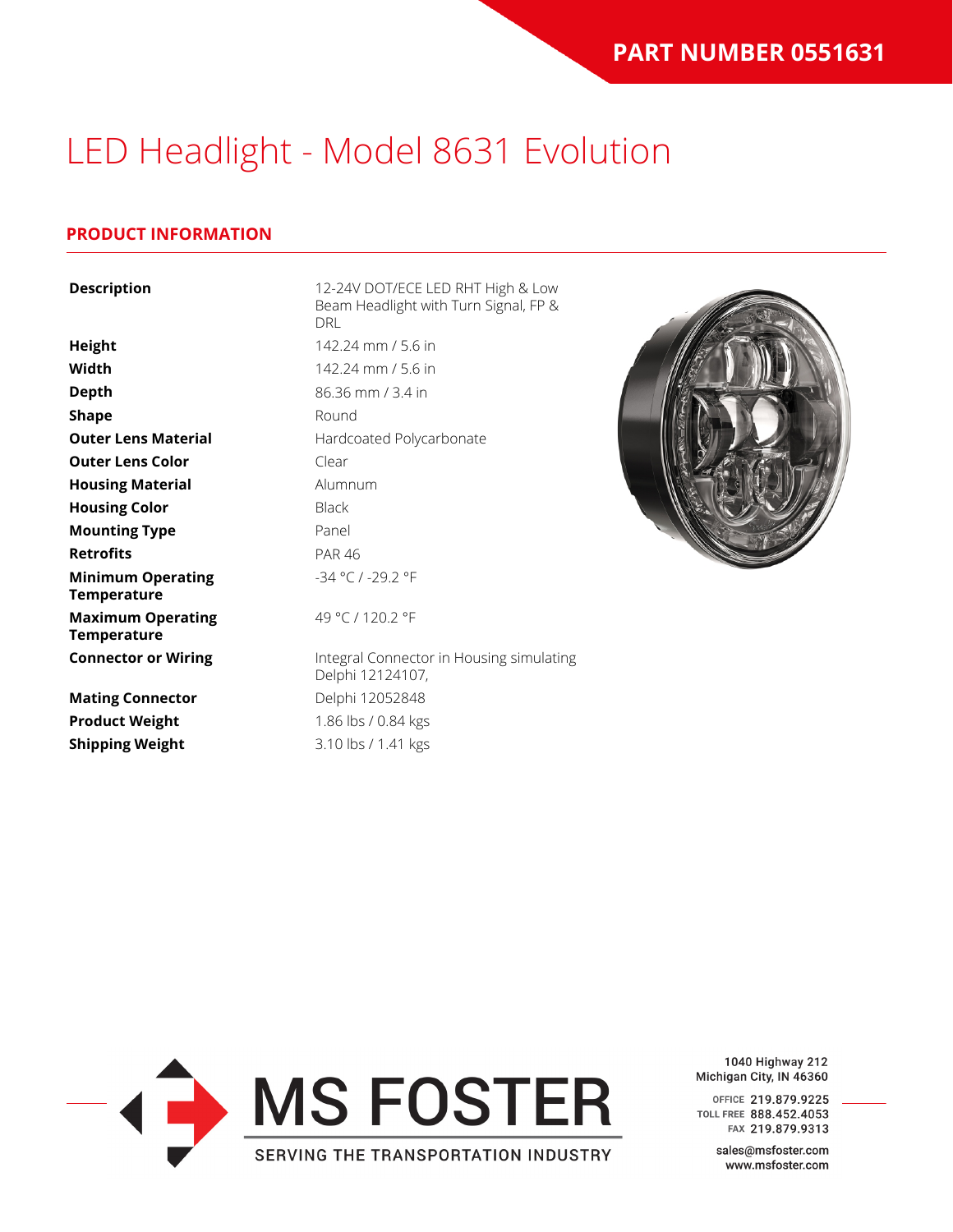### **PRODUCT DIMENSIONS**



### **ELECTRICAL SPECIFICATIONS**

| <b>Input Voltage</b>       | 12-24V DC                                                                                                                                                                                                                                |  |  |
|----------------------------|------------------------------------------------------------------------------------------------------------------------------------------------------------------------------------------------------------------------------------------|--|--|
|                            |                                                                                                                                                                                                                                          |  |  |
| <b>Operating Voltage</b>   | 10-32V DC                                                                                                                                                                                                                                |  |  |
| <b>White Wire</b>          | High Beam                                                                                                                                                                                                                                |  |  |
| <b>Yellow Wire</b>         | Low Beam                                                                                                                                                                                                                                 |  |  |
| <b>Black Wire</b>          | Ground                                                                                                                                                                                                                                   |  |  |
| <b>Red Wire</b>            | <b>Front Position</b>                                                                                                                                                                                                                    |  |  |
| <b>Purple Wire</b>         | <b>DRL</b>                                                                                                                                                                                                                               |  |  |
| <b>Orange / White Wire</b> | Front Turn                                                                                                                                                                                                                               |  |  |
| <b>Current Draw</b>        | 2.20A @ 12V DC (Low Beam)<br>1.10A @ 24V DC (Low Beam)<br>3.50A @ 12V DC (High Beam)<br>1.70A @ 24V DC (High Beam)<br>1.10A @ 12V DC (DRL)<br>0.70A @ 24V DC (DRL)<br>0.05A @ 12V DC (Front Position)<br>0.05A @ 24V DC (Front Position) |  |  |



1.40A @ 12V DC (Front Turn) 0.70A @ 24V DC (Front Turn)

> 1040 Highway 212 Michigan City, IN 46360

> OFFICE 219.879.9225 TOLL FREE 888.452.4053 FAX 219.879.9313

> > sales@msfoster.com www.msfoster.com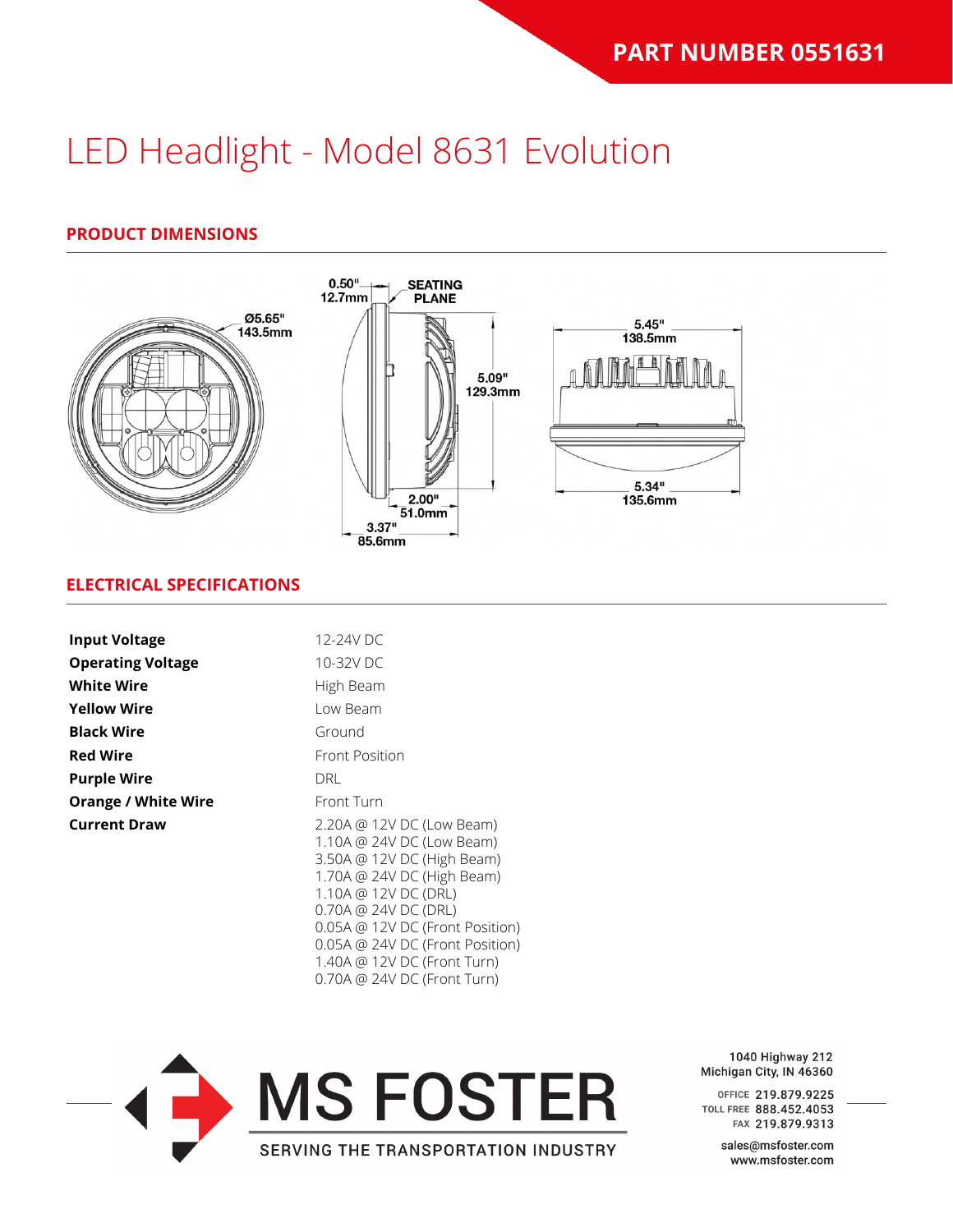## **REGULATORY STANDARDS COMPLIANCE**



Buy America Standards ECE Reg 112 ECE Reg 6 ECE Reg 7 ECE Reg 87 Eco Friendly FMVSS 108 s10.1 (Table XIX) FMVSS 108 s10.1 (Table XVIII) FMVSS 108 s7.1 (Table VI) FMVSS 108 s7.4 (Table X) IEC IP67 SAE J1395 SAE J2087 SAE J222

### **PHOTOMETRIC SPECIFICATIONS**

| <b>Raw Lumen Output</b>                                                                                                                                                                             | 2,925 (High Beam); 2,025 (Low               |                                    | High Beam RHT (.75m high at 0°)                                   |
|-----------------------------------------------------------------------------------------------------------------------------------------------------------------------------------------------------|---------------------------------------------|------------------------------------|-------------------------------------------------------------------|
|                                                                                                                                                                                                     | Beam)                                       | 150m                               |                                                                   |
| <b>Effective Lumen</b><br>Output                                                                                                                                                                    | 1,000 (High Beam); 630 (Low Beam)           | $10 + Lux$<br><b>75m</b>           |                                                                   |
| <b>Nominal LED Color</b><br><b>Temperature</b>                                                                                                                                                      | 5000 K                                      | 1 Lux<br>0 <sub>m</sub>            |                                                                   |
| <b>Beam Pattern(s)</b>                                                                                                                                                                              | Forward Lighting - Daytime<br>Running Light | <b>75m</b><br><b>0.25 Lux</b>      |                                                                   |
| Forward Lighting - High Beam<br>(DOT/ECE)<br>Forward Lighting - Low Beam (DOT)<br>Forward Lighting - Low Beam (ECE<br>Right Hand)<br>Signalization - Front Position<br>Signalization - Turn (Front) |                                             | 150m                               | 125m<br>250m<br>375m                                              |
|                                                                                                                                                                                                     |                                             | 75m                                | Low Beam RHT (.75m high at 0°)                                    |
|                                                                                                                                                                                                     | 38m<br>$10 + Lux$                           |                                    |                                                                   |
|                                                                                                                                                                                                     |                                             | 1 Lux<br>0 <sub>m</sub>            |                                                                   |
|                                                                                                                                                                                                     |                                             | 38 <sub>m</sub><br><b>0.25 Lux</b> |                                                                   |
|                                                                                                                                                                                                     |                                             | 75m                                | 50 <sub>m</sub><br>100m<br>200m<br>150m                           |
|                                                                                                                                                                                                     |                                             |                                    | 1040 Highway 212<br>Michigan City, IN 46360                       |
|                                                                                                                                                                                                     | <b>MS FOSTER</b>                            |                                    | OFFICE 219.879.9225<br>TOLL FREE 888.452.4053<br>FAX 219.879.9313 |
|                                                                                                                                                                                                     | <b>SERVING THE TRANSPORTATION INDUSTRY</b>  |                                    | sales@msfoster.com<br>www.msfoster.com                            |